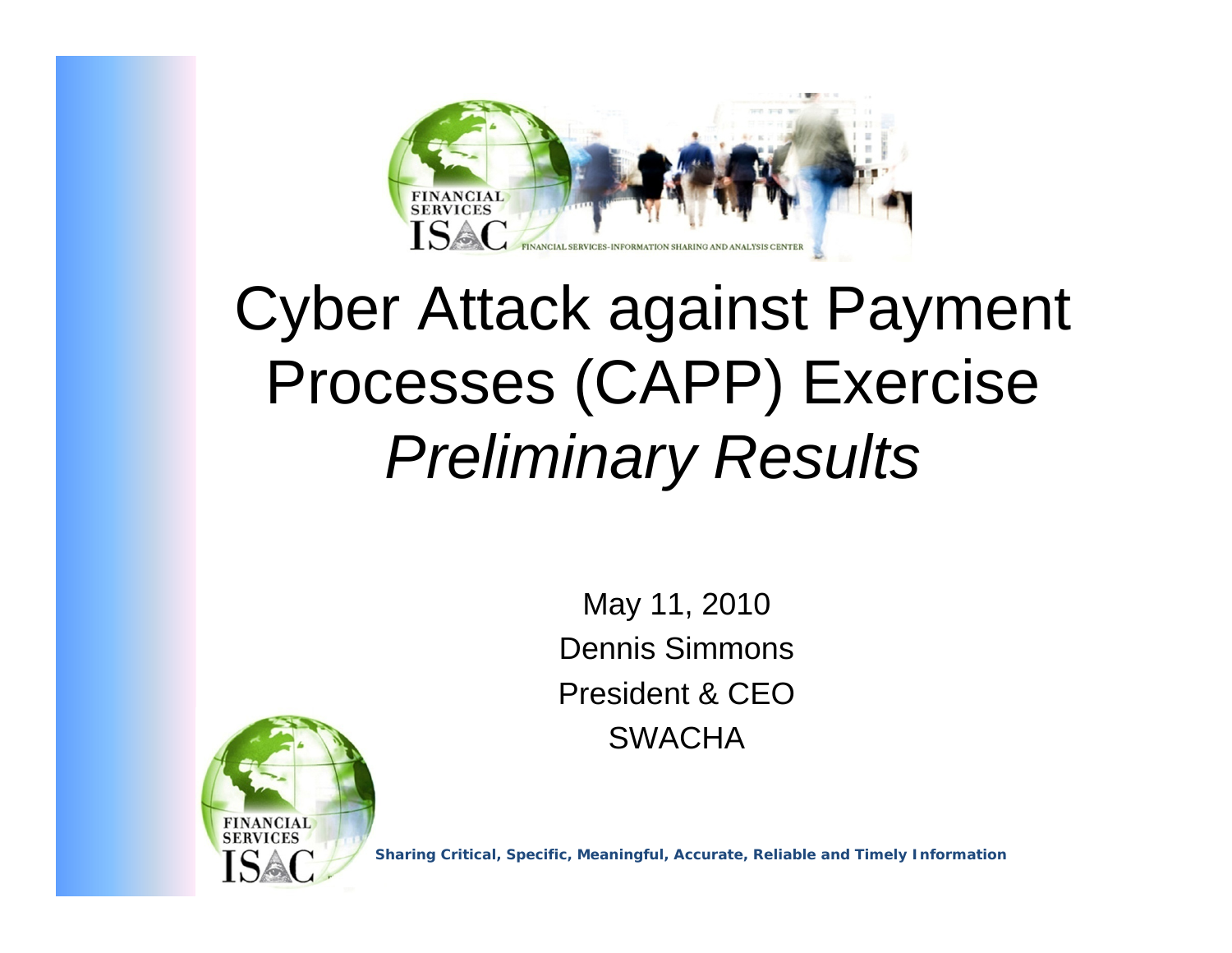# **Agenda**

• FS-ISAC Background

• CAPP Exercise Objectives

• Conclusions & Recommendations

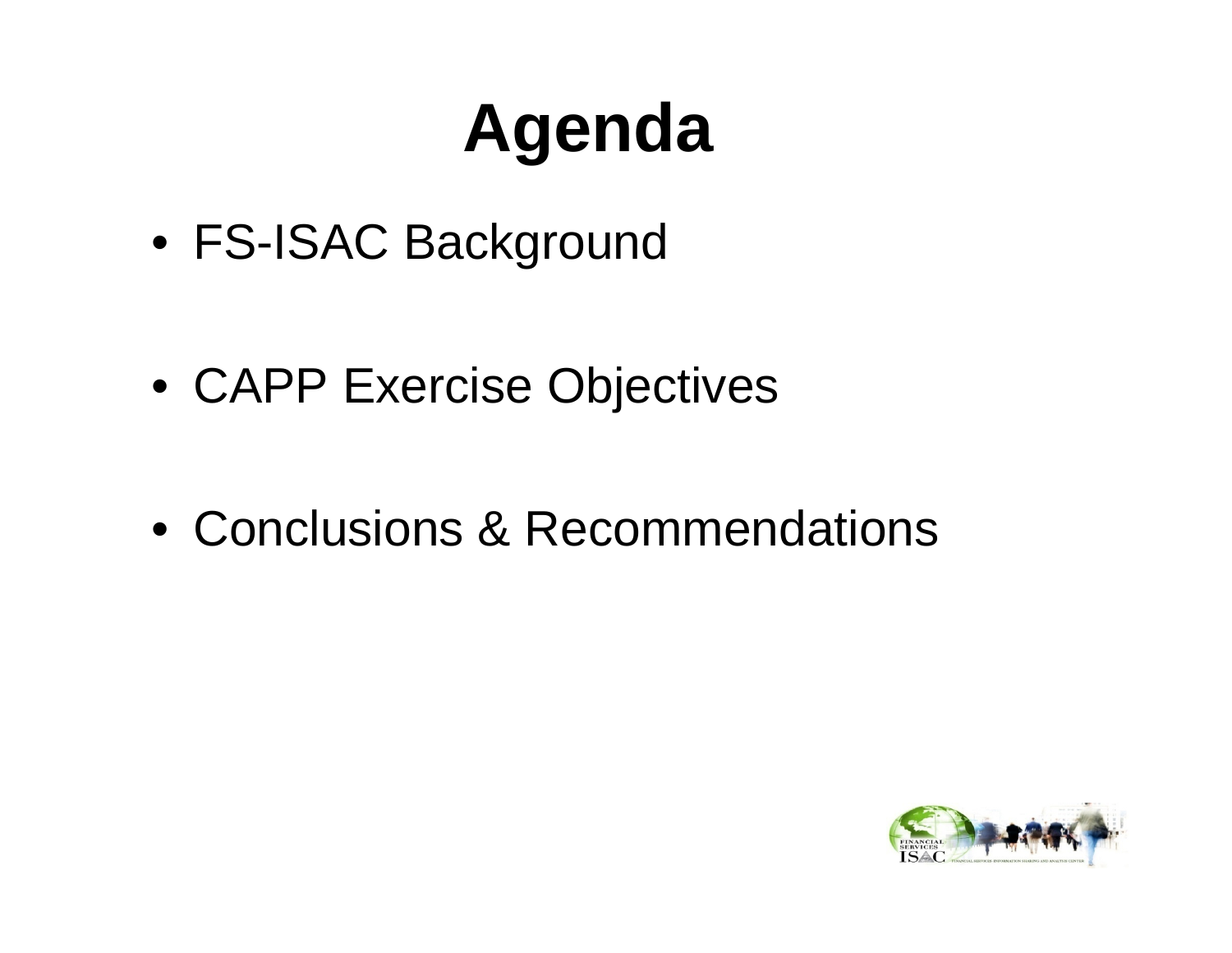## **FS-ISAC Background and Goal**

- The Financial Services Information Sharing and Analysis Center is:
- A nonprofit private sector initiative
- Designed/developed/owned by financial services industry
- Lead agency: U.S. Treasury
- Goal: Provide a single source for sharing physical and cyber security information

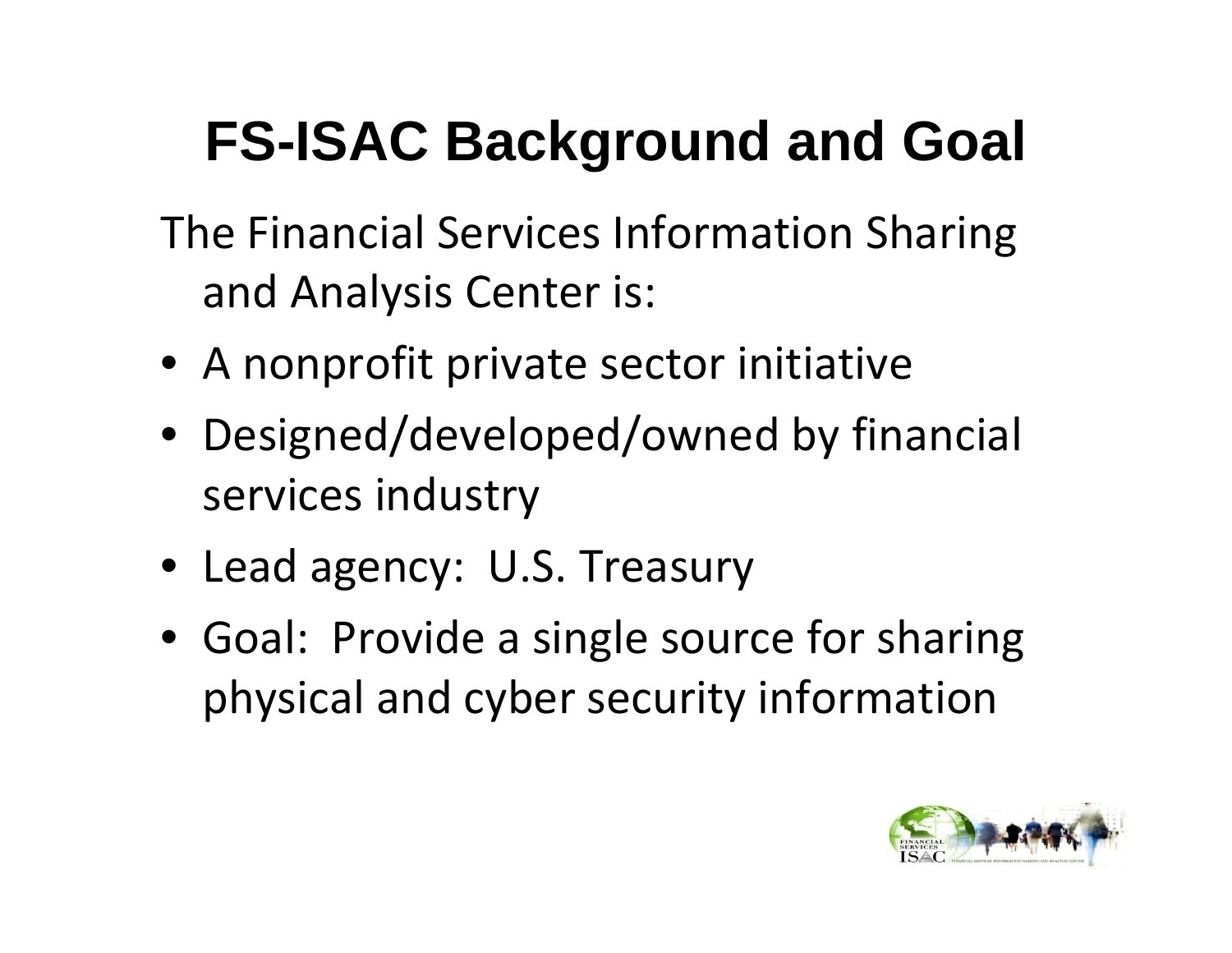### FS‐ISAC 24/7 Security Operations Center

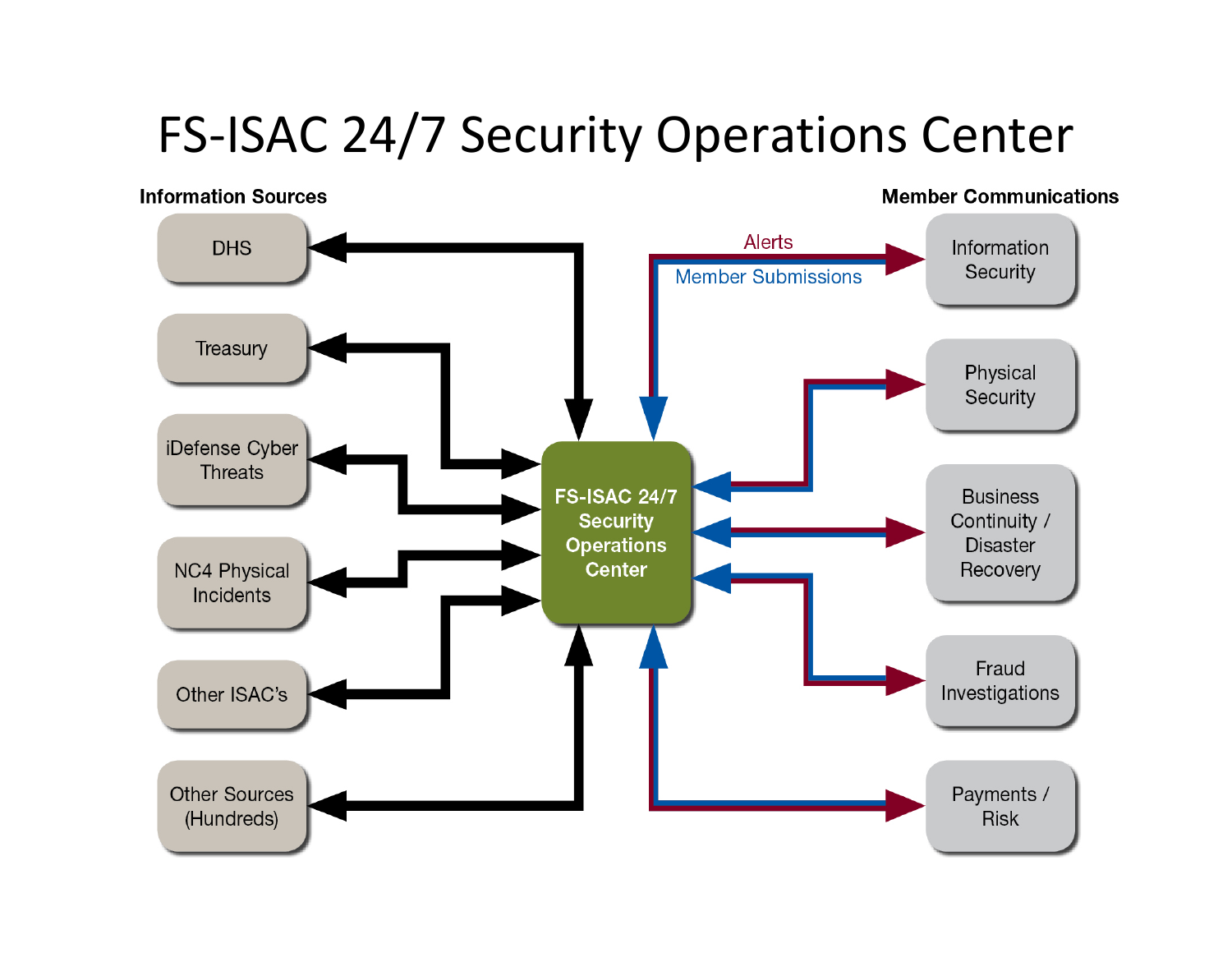

# CAPP Exercise February 9 ‐11, 2010



**Sharing Critical, Specific, Meaningful, Accurate, Reliable and Timely Information**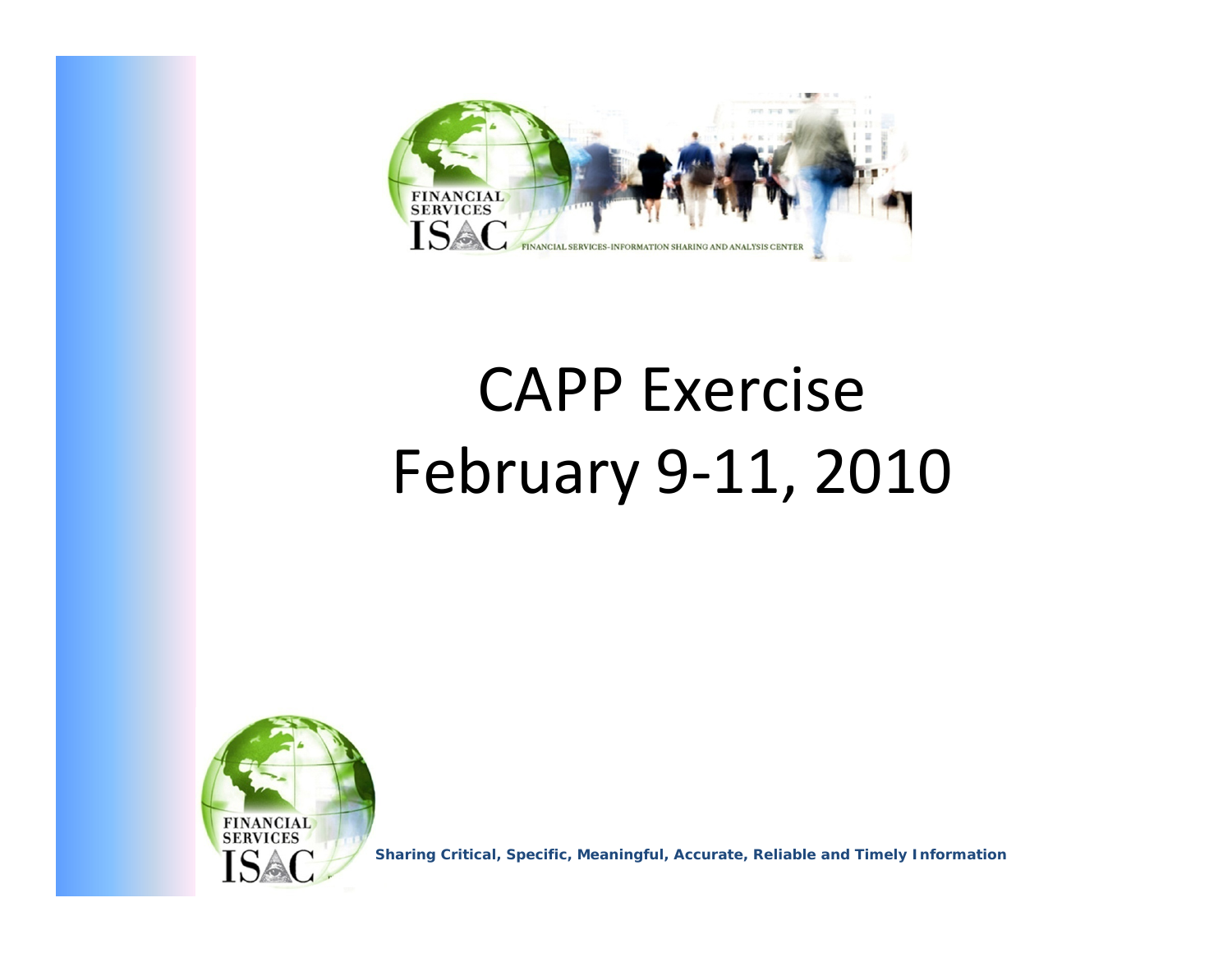## Cyber Attack against Payment Processes (CAPP) Exercise, February 9-11, 2010

- 1. Test the ability of stakeholders to respond to major cyber attacks against payment systems
- 2. Raise awareness and educate financial services firms regarding cyber threats
- 3. Make recommendations for improvements to cyber incident response procedures
- 4. Evaluate and develop appropriate risk mitigation recommendations
- 5. Engage participants going forward on the need to share threat, vulnerability and incident information
- 6. Develop an after action report that can be used for workshops, webinars and ongoing education

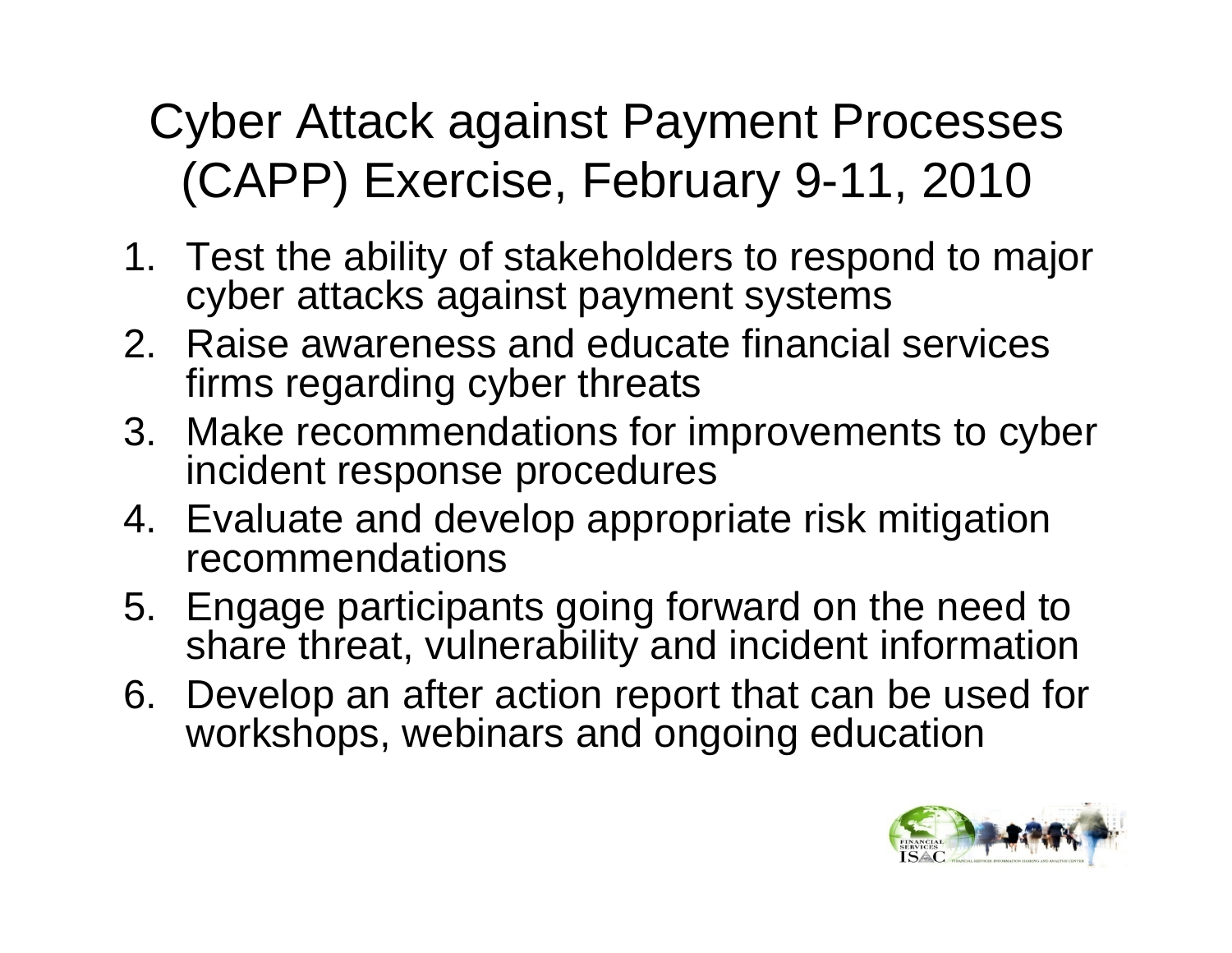#### **CAPP Exercise Overview**

- Planning Committee: IT security, ACH payments, card, treasury management professionals
- Attack vectors used in the exercise:
	- SQL injection in databases of electronic check conversion/remote capture vendors
	- DDoS attacks
	- Spear phishing/Zeus Trojan attack against business customers
- Process: exercise took place over three days, daily scenario and questions, all anonymous responses, TIC injects and recommendations
- Targets: four separate scenarios and question sets for various participants: FIs, card processors, retailers, businesses
- After Action Report being compiled and reviewed

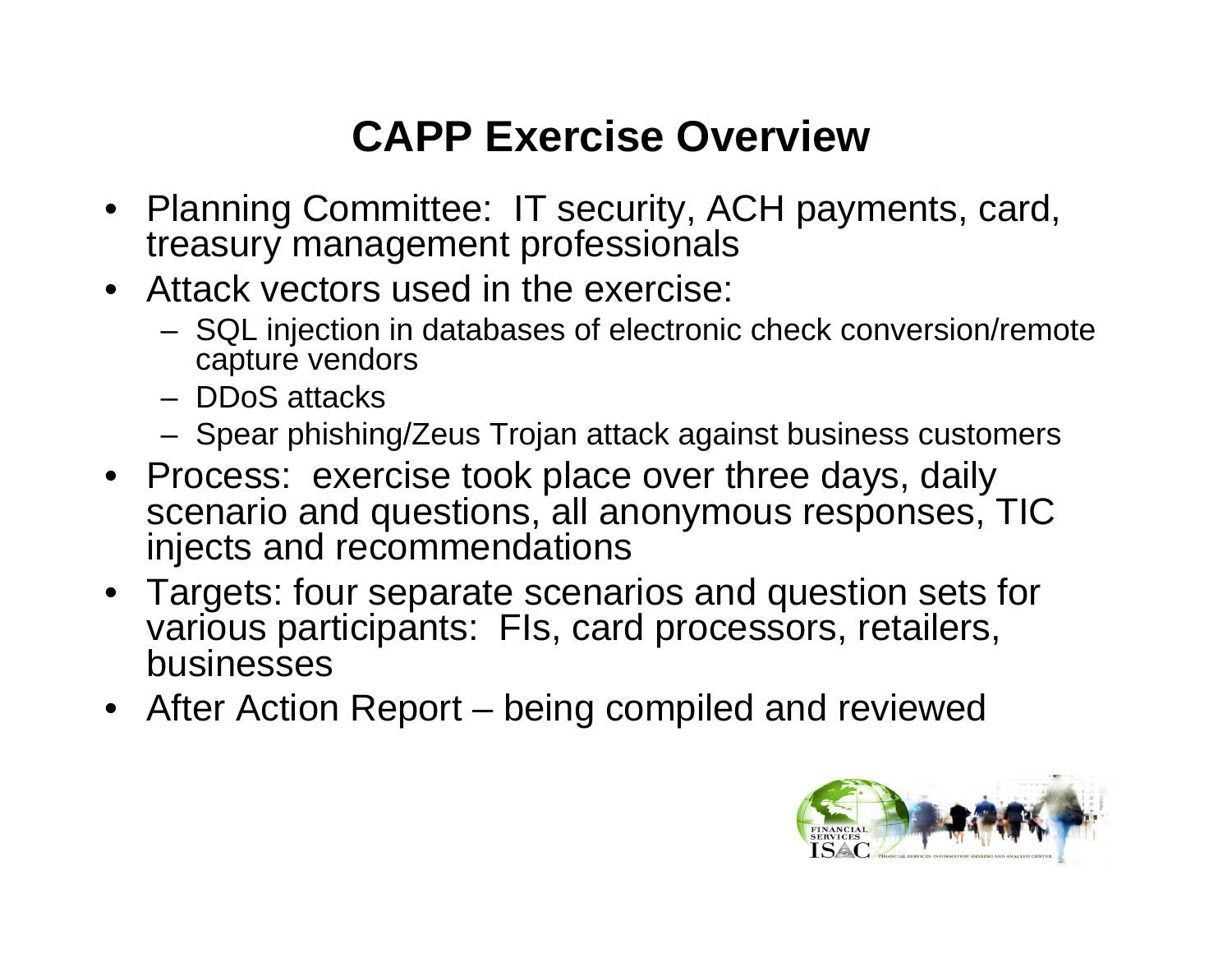### CAPP Exercise Breakdown of Participants

|                                             | Day 1 | Day 2 | Day 3 |
|---------------------------------------------|-------|-------|-------|
| <b>Financial</b><br><b>Institutions</b>     | 639   | 611   | 559   |
| <b>Business &amp;</b><br><b>Gov't Users</b> | 67    | 63    | 54    |
| <b>Card</b><br><b>Processors</b>            | 34    | 33    | 31    |
| <b>Retailers</b>                            | 29    | 27    | 24    |
| <b>Total:</b>                               | 769   | 734   | 668   |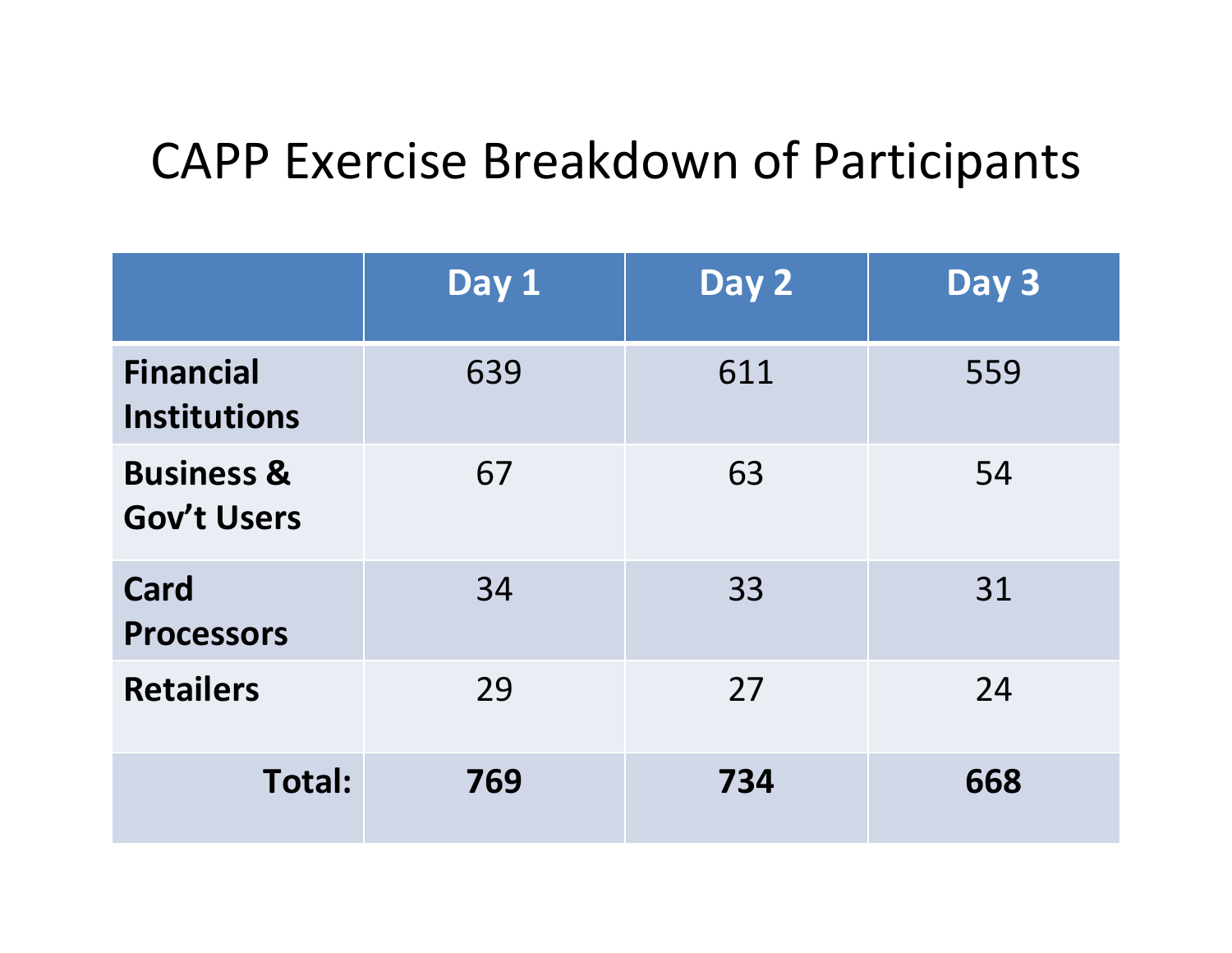

## Conclusions



**Sharing Critical, Specific, Meaningful, Accurate, Reliable and Timely Information**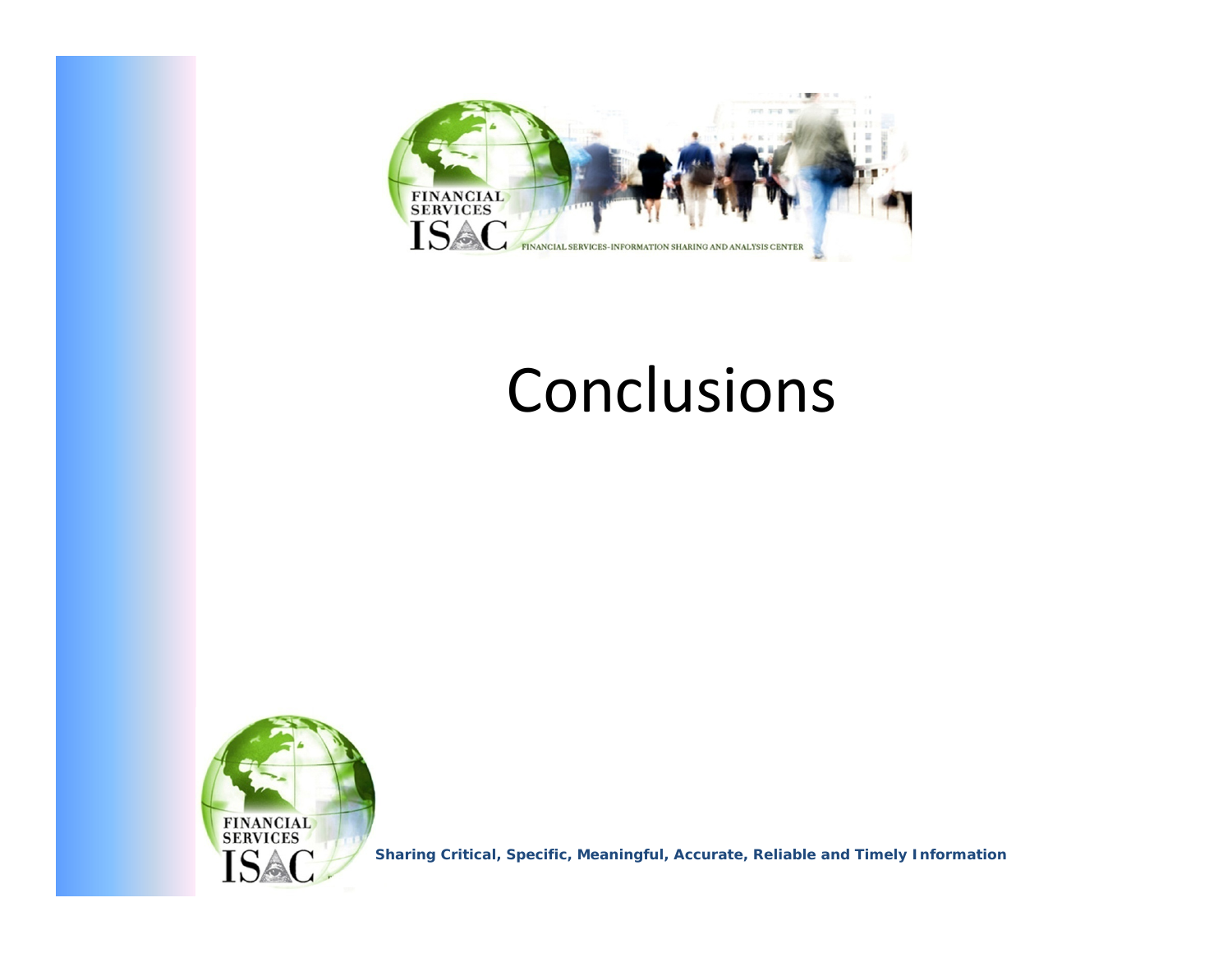## Threat Horizon Conclusions

- Bad guys will find ways to inject their malware onto machines by whatever means necessary
- Broad attacks using DNS cache poisoning redirection, spear phishing, and SQL injection will continue to increase targeting both FI and customers
- Custom malware **WILL CONTINUE to** defeat AV. Client protection will be problematic as a result.
- Targeted attacks, leveraging social media, will continue to be a significant problem for intelligence vendors, increasing emphasis on both internal corporate and industry information sharing to detect and mitigate.

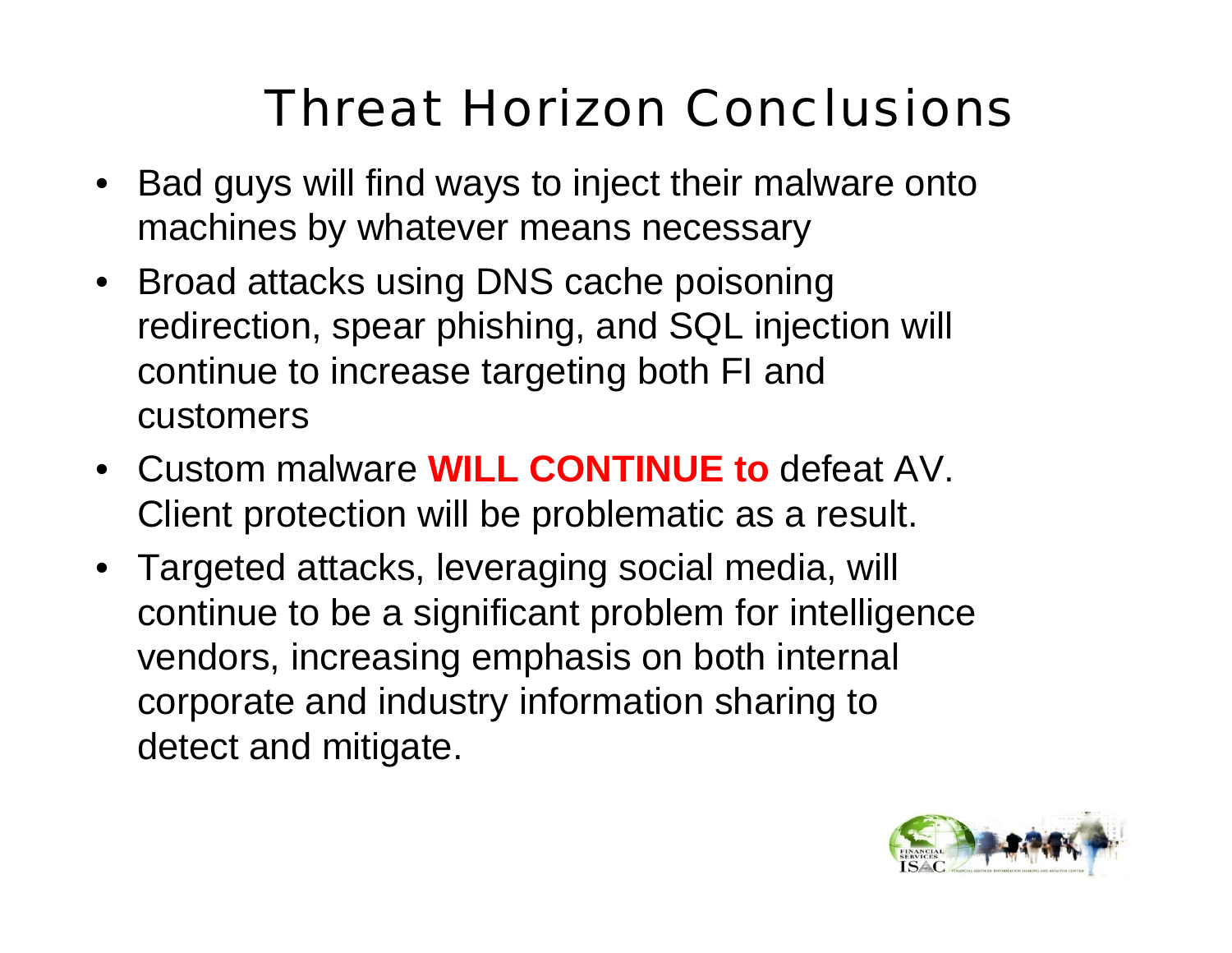## The Threat Horizon

- Attackers will expand their data mining on individuals and companies to increase the sophistication of their attacks
- Social engineering is powerful and requires both customer and internal education and awareness to mitigate
- Financial Institutions and their customers as well as third party processors are major targets
- Technical and non-technical attacks will increase against users of payment services
- Attacks are becoming more aggressive and persistent
- Weakest links will suffer the most 11